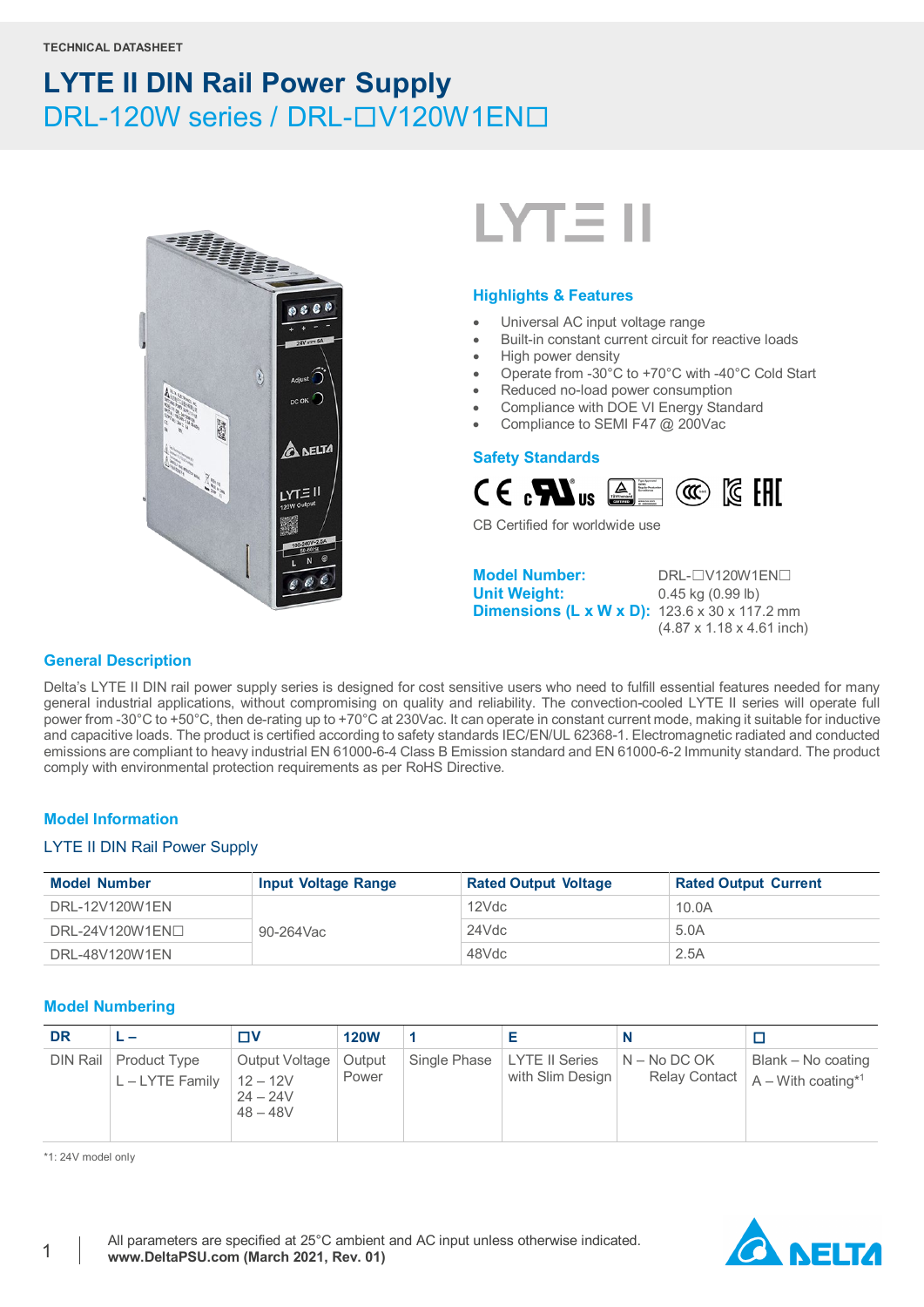### **Specifications**

| <b>Model Number</b>                               | DRL-12V120W1EN                         | DRL-24V120W1EN□     | DRL-48V120W1EN       |  |  |  |
|---------------------------------------------------|----------------------------------------|---------------------|----------------------|--|--|--|
| <b>Input Ratings / Characteristics</b>            |                                        |                     |                      |  |  |  |
| Nominal Input Voltage                             | 100-240Vac                             |                     |                      |  |  |  |
| Input Voltage Range                               | 90-264Vac                              |                     |                      |  |  |  |
| Nominal Input Frequency                           | $50-60$ Hz                             |                     |                      |  |  |  |
| Input Frequency Range                             | 47-63Hz                                |                     |                      |  |  |  |
| Input Current                                     | 2.1A typ. @ 115Vac, 1.3A typ. @ 230Vac |                     |                      |  |  |  |
| Efficiency at 100% Load                           | 86% typ. @ 230Vac                      | 88.5% typ. @ 230Vac | 89.5% typ. @ 230Vac  |  |  |  |
| Average Efficiency<br>$(25\%, 50\%, 75\%, 100\%)$ | 88% typ. @115V                         | 88% typ. @115V      | 88% typ. @115V       |  |  |  |
| No Load Power Consumption                         | 0.15W max @ 115Vac & 230Vac            |                     | 0.21W max @ 115Vac & |  |  |  |

| No Load Power Consumption       | 0.15W max @ 115Vac & 230Vac | $\vert$ 0.21W max @ 115Vac &<br>230Vac |
|---------------------------------|-----------------------------|----------------------------------------|
| Max Inrush Current (Cold Start) | 35A typ. @ 230Vac           |                                        |
| Leakage Current                 | $\leq$ 0.5mA @ 240Vac       |                                        |

### Output Ratings / Characteristics\*1

| Nominal Output Voltage               | 12Vdc                                                            | 24Vdc                         | 48Vdc                      |  |
|--------------------------------------|------------------------------------------------------------------|-------------------------------|----------------------------|--|
| <b>Factory Set Point Tolerance</b>   | $12Vdc \pm 1%$                                                   | $24Vdc \pm 1\%$               | $48Vdc \pm 1\%$            |  |
| Output Voltage Adjustment Range      | 10.8-13.2Vdc                                                     | 21.6-26.4Vdc                  | 43.2-52.8Vdc               |  |
| <b>Output Current</b>                | 10.0A                                                            | 5.0A                          | 2.5A                       |  |
| <b>Output Power</b>                  | 120W max                                                         |                               |                            |  |
| Line Regulation                      | ± 0.5% @ 115Vac & 230Vac                                         |                               |                            |  |
| Load Regulation                      | $± 1.0\%$                                                        | ± 0.5%                        | ± 0.5%                     |  |
| $PARD^{\dagger 2}$ (20MHz)           | $<$ 120mVpp @ 0°C to +70°C                                       | $<$ 150mVpp @ 0°C to +70°C    | $<$ 200mVpp @ 0°C to +70°C |  |
|                                      | $\leq$ 360mVpp $\omega$ -30°C to 0°C                             | $\leq$ 450mVpp @ -30°C to 0°C | < 600mVpp @ -30°C to 0°C   |  |
| Rise Time                            | 30ms typ. @ 115Vac & 230Vac                                      |                               |                            |  |
| Start-up Time                        | 500ms typ. @ 115Vac & 230Vac                                     |                               |                            |  |
| Hold-up Time                         | 10ms typ. @ 115Vac (100% load)<br>16ms typ. @ 230Vac (100% load) |                               |                            |  |
| Dynamic Response                     | ± 10% @ 115Vac & 230Vac input, 10-100% load                      |                               |                            |  |
| (Overshoot & Undershoot O/P Voltage) | (Slew Rate: 2.5A/µS, 50% duty cycle @ 5Hz & 10KHz)               |                               |                            |  |
| Start-up with Capacitive Loads       | 8,000µF Max                                                      | 8,000µF Max                   | 3,000µF Max                |  |
|                                      |                                                                  |                               |                            |  |

\*1 For power will be de-rating from 40°C to 70°C @ 115Vac & 50°C to 70°C @ 230Vac, and Vin < 100Vac, see Engineering Data power de-rating information. \*2 PARD is measured with an AC coupling mode, 5cm wires, and in parallel to end terminal with 0.1μF ceramic capacitor & 47μF electrolytic capacitor. PSU need to burn in<br>around 5 minutes when AMB ≤ 0°C

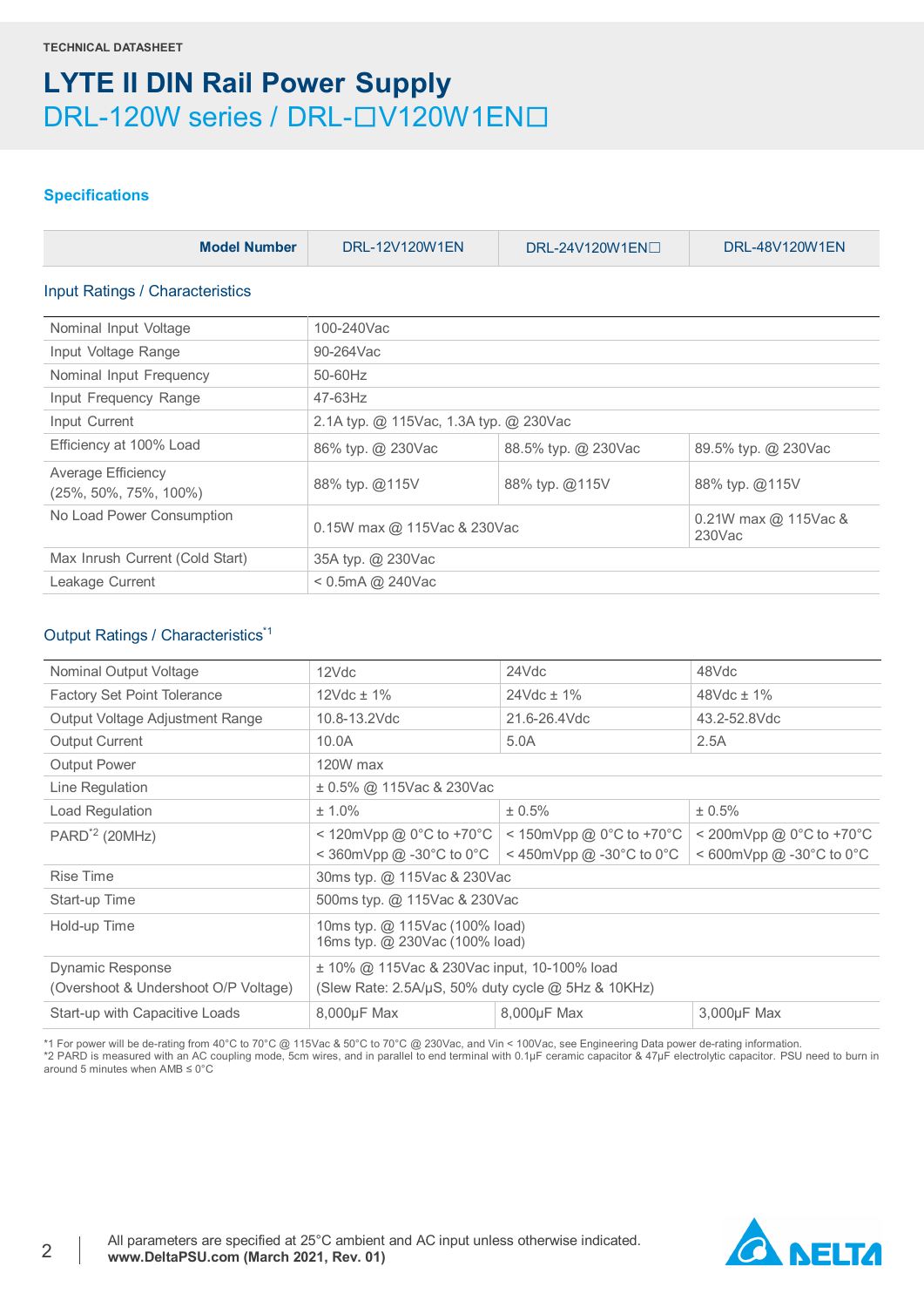| <b>Model Number</b>                |        | DRL-12V120W1EN                                           | $DRL-24V120W1EN$                                | DRL-48V120W1EN |  |  |
|------------------------------------|--------|----------------------------------------------------------|-------------------------------------------------|----------------|--|--|
| Mechanical                         |        |                                                          |                                                 |                |  |  |
| Case Cover / Chassis               |        | SGCC/ Aluminum                                           |                                                 |                |  |  |
| Dimensions $(L \times W \times D)$ |        |                                                          | 123.6 x 30 x 117.2 mm (4.87 x 1.18 x 4.61 inch) |                |  |  |
| Unit Weight                        |        | $0.45$ kg $(0.99$ lb)                                    |                                                 |                |  |  |
| Indicator                          |        | Green LED (DC OK)                                        |                                                 |                |  |  |
| Cooling System                     |        | Convection                                               |                                                 |                |  |  |
| Terminal*1                         | Input  | 3 Pins (Rated 300V/30A)                                  |                                                 |                |  |  |
|                                    | Output | 4 Pins (Rated 300V/20A)                                  |                                                 |                |  |  |
| Wire                               | Input  | AWG 18-12 (Current rating can refer to "AWG Wire Table") |                                                 |                |  |  |
|                                    | Output | AWG 18-12 (Current rating can refer to "AWG Wire Table") |                                                 |                |  |  |
| <b>Mounting Rail</b>               |        | Standard TS35 DIN Rail in accordance with EN 60715       |                                                 |                |  |  |
| Noise (1 Meter from power supply)  |        | Sound Pressure Level (SPL) < 25dBA                       |                                                 |                |  |  |

\*1 The torque at the terminal connector shall not exceed 4Kgf.cm. (3.47 lbf.in).

#### **Environment**

| Surrounding Air           | Operating         | -30°C to +70°C (-40°C Cold Start)                                                                                      |  |
|---------------------------|-------------------|------------------------------------------------------------------------------------------------------------------------|--|
| Temperature               | Storage           | $-40^{\circ}$ C to $+85^{\circ}$ C                                                                                     |  |
| Power De-rating           | Temperature       | $>$ 40°C de-rate power by 1.67 % / °C @115Vac<br>> 50°C de-rate power by 2.5 % / °C @230Vac                            |  |
|                           | Input<br>Voltage  | < 100Vac de-rate power by 1% / Vac                                                                                     |  |
| <b>Operating Humidity</b> |                   | 20 to 90% RH (Non-Condensing)                                                                                          |  |
| <b>Operating Altitude</b> |                   | 0 to 5,000 Meters (16,400 ft.)                                                                                         |  |
| <b>Shock Test</b>         | Non-<br>Operating | IEC 60068-2-27, Half Sine Wave: 50G for duration of 11ms; 3 times per direction,<br>9 times in total                   |  |
|                           | Operating         | IEC 60068-2-27, Half Sine Wave: 10G for duration of 11ms; 1 time in X axis                                             |  |
| Vibration                 | Non-<br>Operating | IEC 60068-2-6, Random: 5Hz to 500Hz (2.09G);<br>20 min per axis for all X, Y, Z direction                              |  |
|                           | Operating         | IEC 60068-2-6, Sine Wave: 10Hz to 500Hz @ 19.6 m/s <sup>2</sup> (2G peak);<br>10 min per cycle, 60 min for X direction |  |
| Over Voltage Category     |                   | II (Compliance to EN 62477-1 OVC III with 2000 meters altitude)                                                        |  |
| <b>Pollution Degree</b>   |                   | 2                                                                                                                      |  |
|                           |                   |                                                                                                                        |  |

### Protections

| Overvoltage                     | <17.4V, SELV Output,                                                   | <33.6V, SELV Output, | <64.8V, SELV Output, |  |
|---------------------------------|------------------------------------------------------------------------|----------------------|----------------------|--|
|                                 | Latch Mode                                                             | Latch Mode           | Latch Mode           |  |
| Overload / Overcurrent          | 105 - 150% of rated load current, Auto-recovery                        |                      |                      |  |
|                                 | Continuous current limit Mode*2 (Vo>80%)                               |                      |                      |  |
| Over Temperature                | Latch Mode                                                             |                      |                      |  |
| <b>Short Circuit</b>            | Hiccup Mode, Non-Latching<br>(Auto-Recovery when the fault is removed) |                      |                      |  |
| <b>Protection Against Shock</b> | Class I with PF <sup>*3</sup> connection                               |                      |                      |  |

\*2 Constant current limit protection for inductive and capacitive load applications

\*3 PE: Primary Earth

All parameters are specified at 25°C ambient and AC input unless otherwise indicated. <sup>3</sup> **www.DeltaPSU.com (March 2021, Rev. 01)**

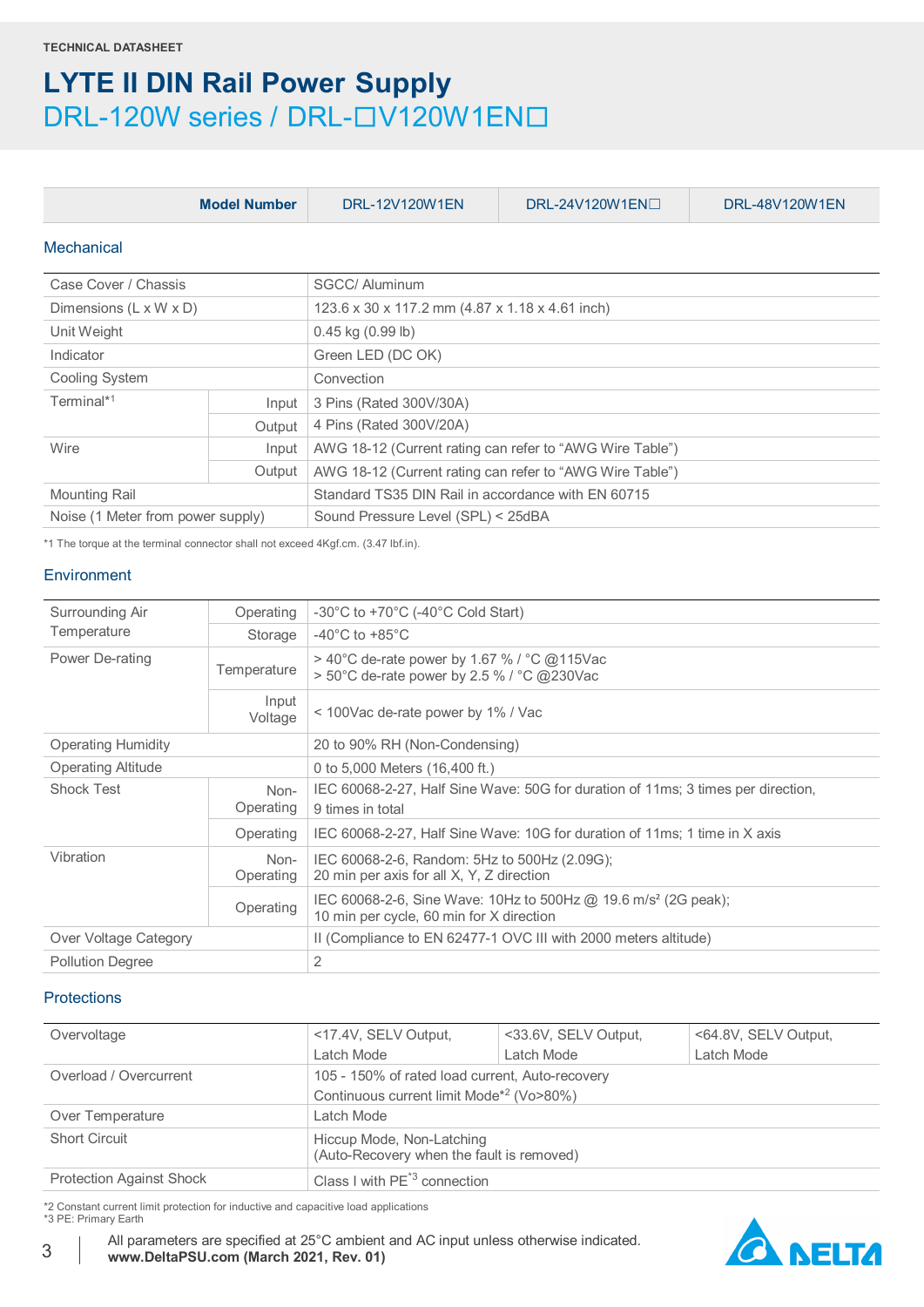|                                      | <b>Model Number</b> | DRL-12V120W1EN                                                  | DRL-24V120W1EN $\Box$ | DRL-48V120W1EN |  |
|--------------------------------------|---------------------|-----------------------------------------------------------------|-----------------------|----------------|--|
| <b>Reliability Data</b>              |                     |                                                                 |                       |                |  |
| <b>MTBF</b>                          | Telcordia<br>SR-332 | > 700,000 hrs<br>I/P: 115Vac & 230Vac, O/P: 100% load, Ta: 25°C |                       |                |  |
| Expected Cap Life Time               |                     | 10 years (230Vac, 50% load @ 40°C)                              |                       |                |  |
| <b>Safety Standards / Directives</b> |                     |                                                                 |                       |                |  |
| <b>Electrical Safety</b>             | CB scheme           | IEC 62368-1, IEC 60950-1, IEC 61010-1 & -2-201                  |                       |                |  |
|                                      | THV Rouart          | $EN$ 62368.1 EN 61010.1 8. 2.201                                |                       |                |  |

|                           | <b>TUV Bauart</b>   | EN 62368-1, EN 61010-1 & -2-201                                                   |
|---------------------------|---------------------|-----------------------------------------------------------------------------------|
|                           | UL/cUL              | UL 62368-1                                                                        |
|                           | <b>CCC</b>          | GB4943.1                                                                          |
|                           | <b>EAC</b>          | TP TC 004/2011                                                                    |
|                           | KC .                | K60950-1 (24V model only)                                                         |
| <b>CE</b>                 |                     | In conformance with EMC Directive 2014/30/EU and Low Voltage Directive 2014/35/EU |
| <b>Galvanic Isolation</b> | Input to<br>Output  | 3.0KVac                                                                           |
|                           | Input to<br>Ground  | 2.0KVac                                                                           |
|                           | Output to<br>Ground | 1.0KVac                                                                           |

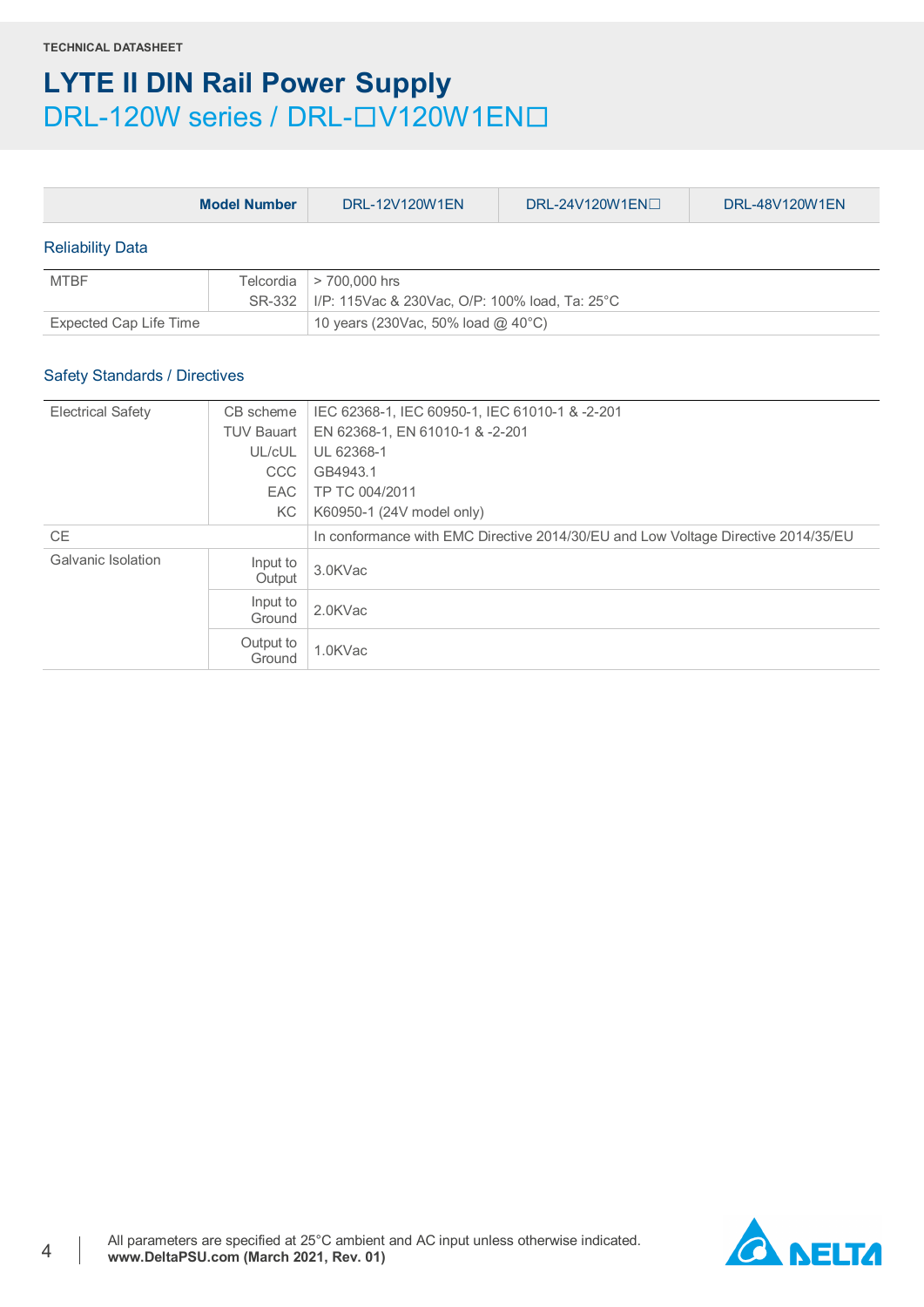|                                                  | <b>Model Number</b> | <b>DRL-12V120W1EN</b>                                                                                                                                  | DRL-24V120W1EN□                                                                                                                          |                                                          | DRL-48V120W1EN |  |  |
|--------------------------------------------------|---------------------|--------------------------------------------------------------------------------------------------------------------------------------------------------|------------------------------------------------------------------------------------------------------------------------------------------|----------------------------------------------------------|----------------|--|--|
| <b>EMC</b>                                       |                     |                                                                                                                                                        |                                                                                                                                          |                                                          |                |  |  |
| Emissions (CE & RE)                              |                     |                                                                                                                                                        | CISPR 32, EN 55032, EN 61000-6-4, AS/NZS CISPR32, EN 61204-3, KN32 (24V Model only)<br>Compliance to FCC Title 47, EN 61000-6-3: Class B |                                                          |                |  |  |
| <b>Component Power</b><br>Supply for General Use |                     | EN 61204-3                                                                                                                                             |                                                                                                                                          |                                                          |                |  |  |
| Immunity                                         |                     | EN 55035, KN35 (24V model only), EN 61000-6-2<br>Compliance to EN 61000-6-1                                                                            |                                                                                                                                          |                                                          |                |  |  |
| Electrostatic<br>Discharge                       | IEC 61000-4-2       | Level 4 Criteria A <sup>1)</sup><br>Air Discharge: 15kV<br>Contact Discharge: 8kV                                                                      |                                                                                                                                          |                                                          |                |  |  |
| <b>Radiated Field</b>                            | IEC 61000-4-3       | Criteria $A^{1}$<br>80MHz-1GHz, 10V/M, 80% Modulation (1kHz)<br>1.4GHz-2GHz, 3V/M, 80% Modulation (1KHz)<br>2GHz-2.7GHz, 1V/M, 80% Modulation (1KHz)   |                                                                                                                                          |                                                          |                |  |  |
| <b>Electrical Fast</b><br>Transient / Burst      | IEC 61000-4-4       | Level 3 Criteria $A^{1}$<br>2kV                                                                                                                        |                                                                                                                                          |                                                          |                |  |  |
| Surge                                            | IEC 61000-4-5       | Level 4 Criteria $A^{(1)}$<br>Common Mode <sup>4)</sup> : 4kV<br>Differential Mode <sup>5</sup> ): 2kV                                                 |                                                                                                                                          |                                                          |                |  |  |
| Conducted                                        | IEC 61000-4-6       | Level 3 Criteria $A^{(1)}$<br>150kHz-80MHz, 10Vrms                                                                                                     |                                                                                                                                          |                                                          |                |  |  |
| Power Frequency<br><b>Magnetic Fields</b>        | IEC 61000-4-8       | Level 4 Criteria $A^{(1)}$<br>30A/m                                                                                                                    |                                                                                                                                          |                                                          |                |  |  |
| Voltage Dips and<br>Interruptions                | IEC 61000-4-11      | 0% residual; 1 cycle, Criteria B <sup>2)</sup><br>40% residual; 10 cycle, Criteria C <sup>3)</sup><br>70% residual; 25 cycle, Criteria C <sup>3)</sup> |                                                                                                                                          |                                                          |                |  |  |
| Harmonic Current<br>Emission                     |                     | IEC/EN 61000-3-2, Class A                                                                                                                              |                                                                                                                                          |                                                          |                |  |  |
| Voltage Fluctuation and<br>Flicker               |                     | IEC/EN 61000-3-3                                                                                                                                       |                                                                                                                                          |                                                          |                |  |  |
| Voltage Sag Immunity<br>SFMI F47 - 0706          |                     | 80% of 200Vac<br>70% of 200Vac<br>50% of 200Vac                                                                                                        | 160Vac, 1000ms<br>140Vac, 500ms<br>100Vac, 200ms                                                                                         | Criteria $A^{1}$<br>Criteria $A^{1}$<br>Criteria $A^{1}$ |                |  |  |

1) Criteria A: Normal performance within the specification limits

2) Criteria B: Temporary degradation or loss of function which is self-recoverable 3) Criteria C: Output out of regulation, shuts down during test (Need to recycle AC power cord to normal operation after test)

4) Asymmetrical: Common mode (Line to earth)

5) Symmetrical: Differential mode (Line to line)

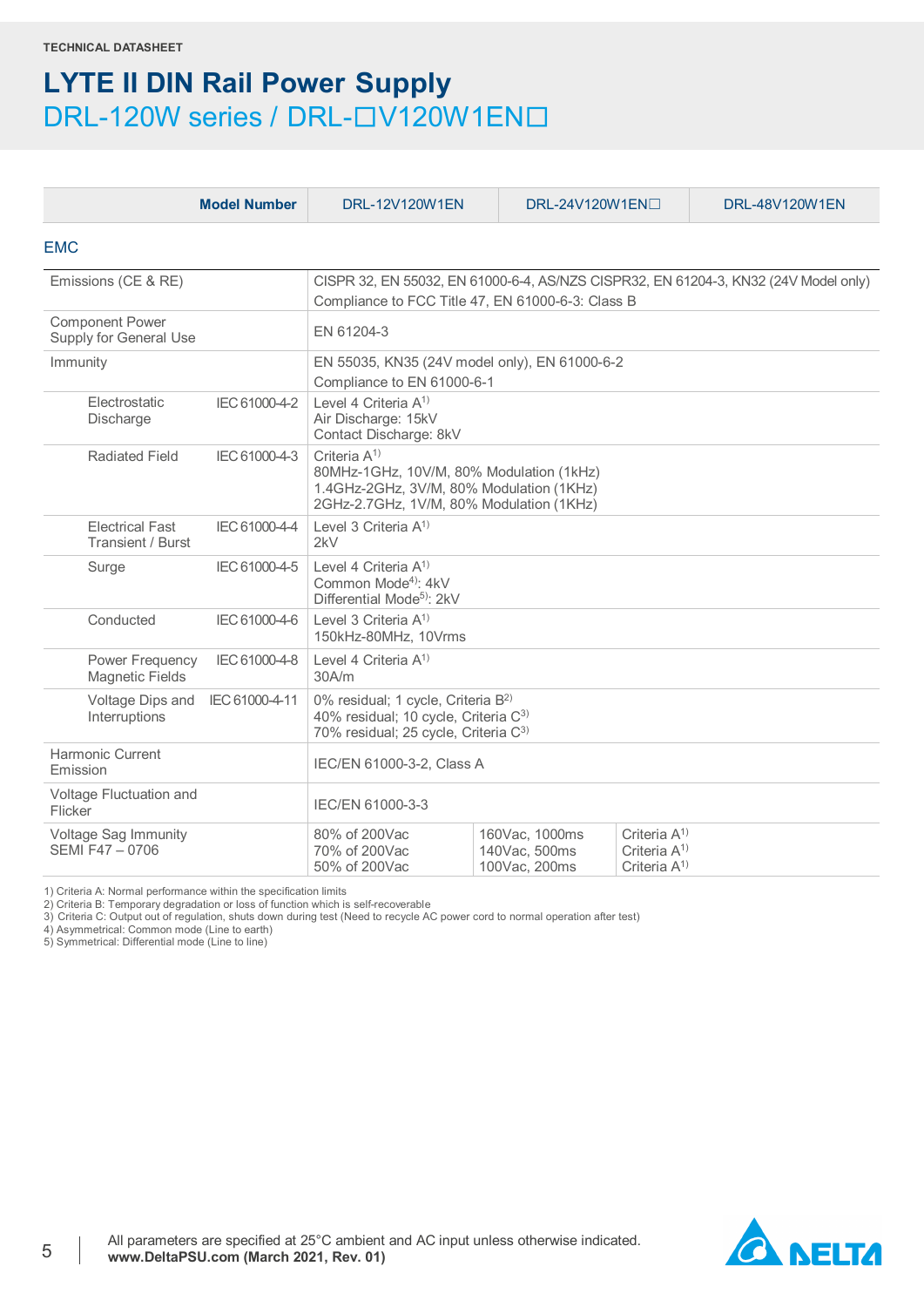### **Block Diagram**

**DRL-**☐**V120W1EN**☐



**Device Description**



- 1) Input terminal block connector<br>2) Output terminal block connector
- 2) Output terminal block connector<br>3) DC voltage adjustment potention
- 3) DC voltage adjustment potentiometer<br>4) DC OK LED (Green)
- 4) DC OK LED (Green)<br>5) Universal mounting r
- Universal mounting rail system

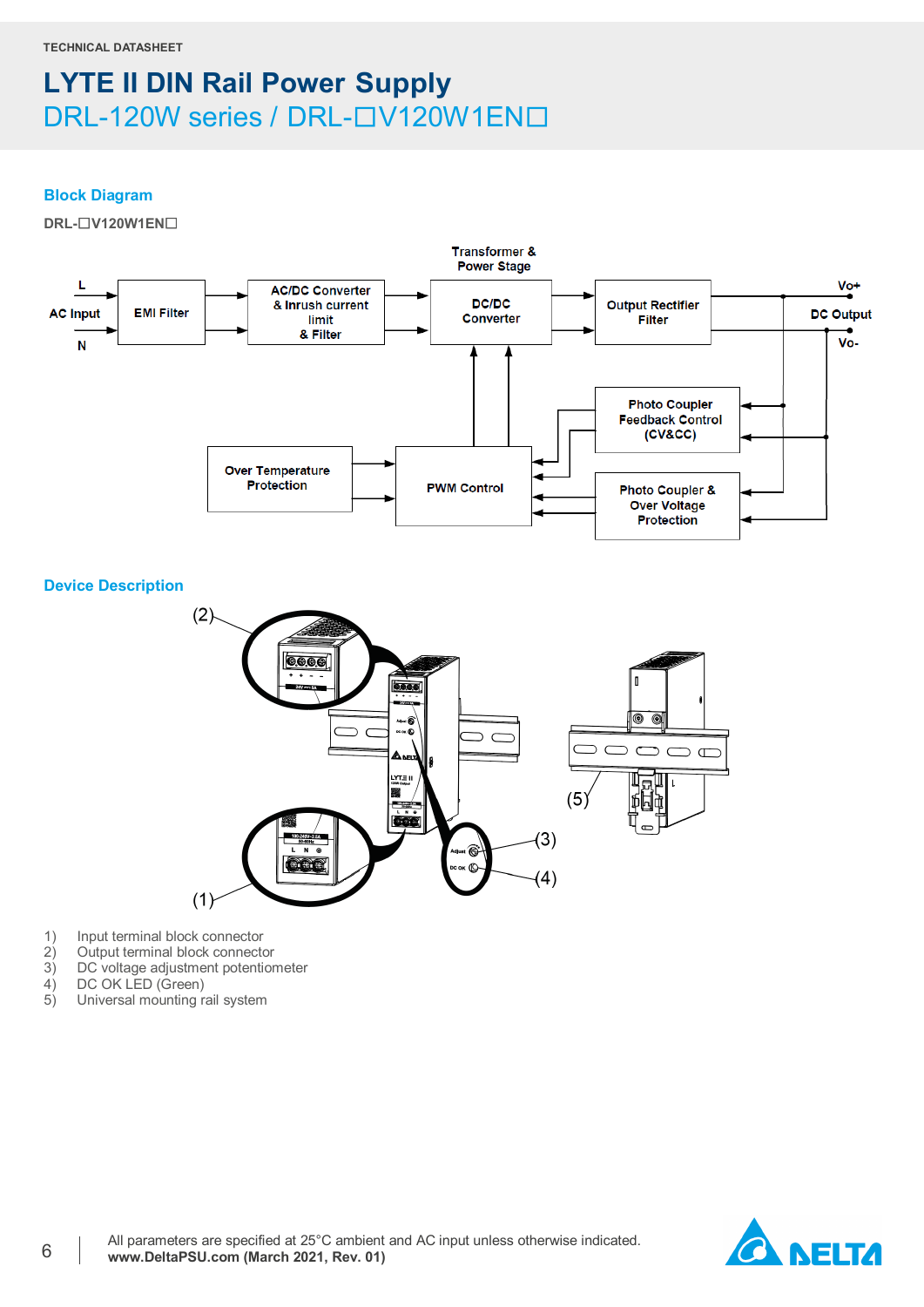### **Dimensions**

**L x W x D:** 123.6 x 30 x 117.2 mm (4.87 x 1.18 x 4.61 inch)



\*Unless otherwise specified tolerance of dimension are ± 0.5 mm

#### **Item Device Description**

|   | Input terminal block connector<br>Pin 1:1<br>Pin 2: N<br>Pin 3: PF        |
|---|---------------------------------------------------------------------------|
| 2 | Output terminal block connector<br>Pin 1 to 2: V(-)<br>Pin 3 to 4: $V(+)$ |

## **AWG Wire Table**

| <b>Current Rating for PVC Wire</b> |       |
|------------------------------------|-------|
| 6 AWG                              | 52.5A |
| 8 AWG                              | 37.5A |
| <b>10 AWG</b>                      | 29.0A |
| <b>12 AWG</b>                      | 22.5A |
| <b>14 AWG</b>                      | 16.5A |
| <b>16 AWG</b>                      | 12.0A |
| <b>18 AWG</b>                      | 9.0A  |
| 20 AWG                             | 6.5A  |
| 22 AWG                             | 5.0A  |
| 24 AWG                             | 3.5A  |
| 26 AWG                             | 2.5A  |
| 28 AWG                             | 2.0A  |
| 30 AWG                             | 1.5A  |

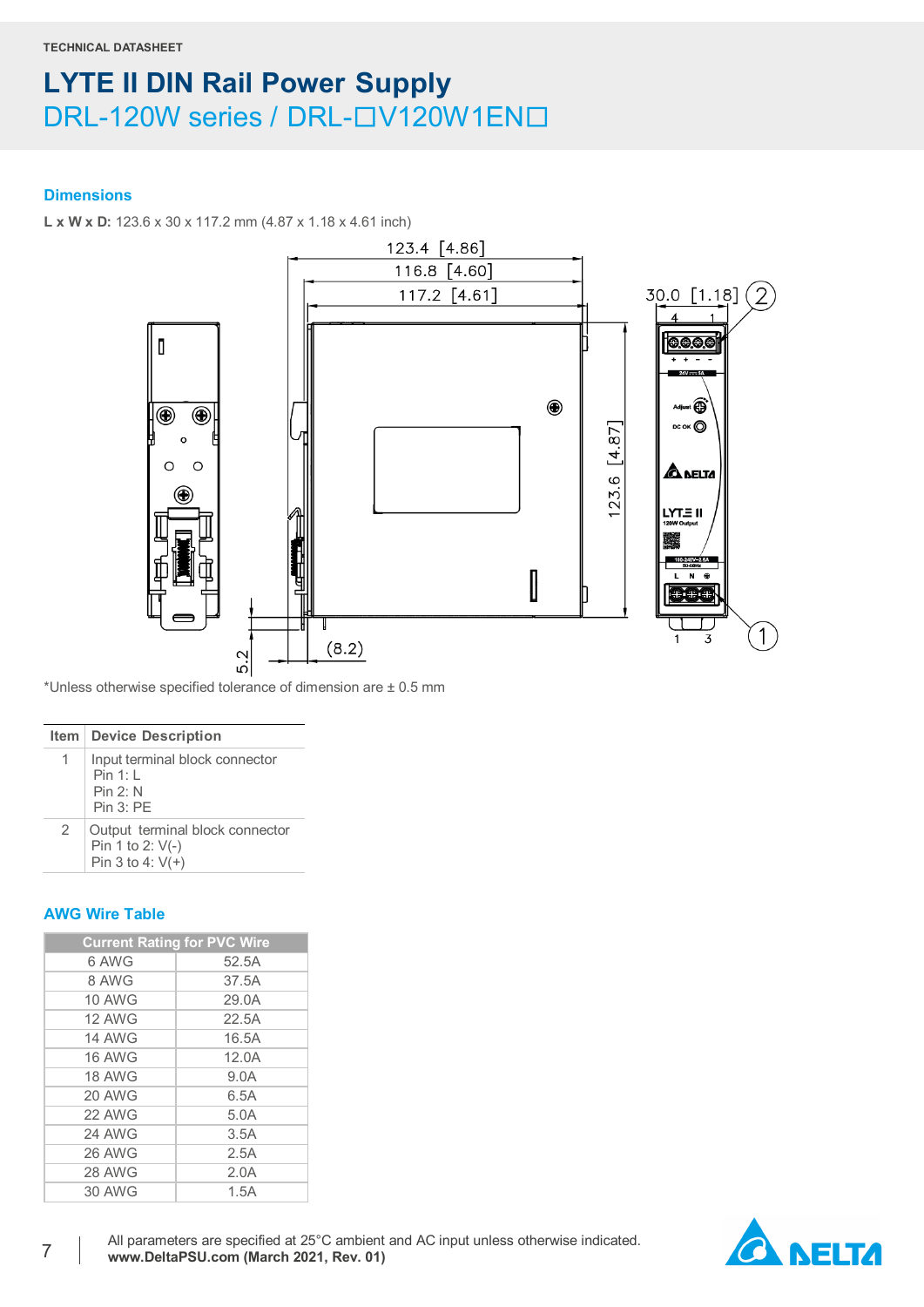### **Engineering Data**

# Output Load De-rating VS Surrounding Air Temperature



**Fig. 1 De-rating for Vertical Mounting Orientation** > 40°C de-rate power by 1.67 % / °C @ 115Vac > 50°C de-rate power by 2.5 % / °C @ 230Vac

Output Load De-rating VS Input Voltage

#### **Note**

- 1. Power supply components may degrade, or be damaged, when the power supply is continuously used outside the shaded region, refer to the graph shown in Fig. 1.
- 2. The PSU will be bouncing and start up time will not exceed 5s when ambient temperature at ‐30°C.
- 3. If the output capacity is not reduced when the surrounding air temperature > 50°C, the device will run into Over Temperature Protection. When activated, power supply will latch off, until the surrounding air temperature is lowered or the load is reduced as far as necessary to keep the device in working condition, and require removal/re-application of input AC voltage in order to restart.
- In order for the device to function in the manner intended, it is also necessary to keep a safety distance as recommended in the safety instructions while the device is in operation.
- 5. Depending on the surrounding air temperature and output load delivered by the power supply, the device can be very hot!
- 6. Need to consider power de-rating if surrounding Air Temperature large than 40°C at 115Vac and 50°C at 230Vac.
- 7. If the device has to be mounted in any other orientation, please contact **[info@deltapsu.com](mailto:info@deltapsu.com)** for more details.
- No output power de-rating for the input voltage from 100Vac to 264Vac



**Fig. 2 De-rating for AC Input Voltage** < 100Vac de-rate power by 1 % / Vac

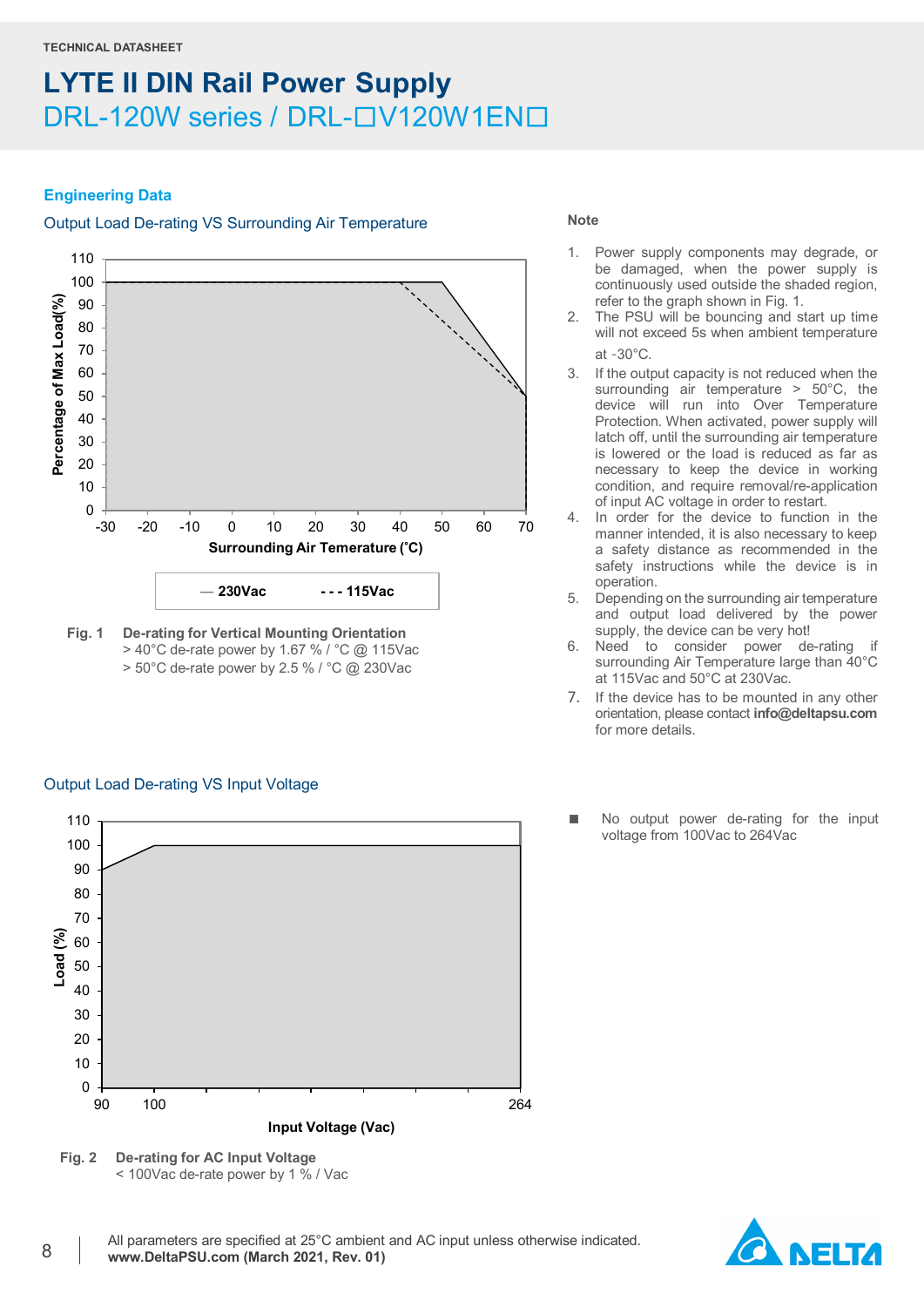### **Assembly & Installation**

The power supply unit (PSU) can be mounted on 35 mm DIN rails in accordance with EN 60715. The device should be installed with input terminal block at the bottom.

Each device is delivered ready to install.

![](_page_8_Figure_6.jpeg)

![](_page_8_Picture_7.jpeg)

#### **Fig. 3.1 Mounting**

Snap on the DIN rail as shown in Fig. 3.1:

- 1. Tilt the unit upwards and insert it onto the DIN rail.
- 2. Push downwards until stopped.
- 3. Press against the bottom front side for locking.
- 4. Shake the unit slightly to ensure that it is secured

### Mounting Dismounting Dismounting

![](_page_8_Figure_15.jpeg)

**Fig. 3.2 Dismounting**

To uninstall, Delta provides an easy way to pull or slide down the latch with screw driver as shown in Fig. 3.2. Then slide the power supply unit (PSU) in the opposite direction, release the latch and pull out the power supply unit (PSU) from the rail.

### Safety Instructions

**Vertical Mounting**

![](_page_8_Figure_20.jpeg)

- ALWAYS switch mains of input power OFF before connecting and disconnecting the input voltage to the unit. If mains are not turned OFF, there is risk of explosion / severe damage.
- **To guarantee sufficient convection cooling, keep a distance of 40 mm (1.57 inch) above and 20 mm (0.79 inch) below the device as well as a lateral distance of 5 mm (0.2 inch) to other units and if load less than 50%, lateral distance can be 0 mm. In case the adjacent device is a heat source, the lateral distance will be 15 mm (0.6 inch).**
- Note that the enclosure of the device can become very hot depending on the surrounding air temperature and load of the power supply. Risk of burns!
- The main power must be turned off before connecting or disconnecting wires to the terminals.
- DO NOT insert any objects into the unit.
- Hazardous voltages may be present for up to 5 minutes after the input mains voltage is disconnected. Do not touch the unit during this time.
- The power supplies are built in units and must be installed in a cabinet or room (condensation free environment and indoor location) that is relatively free of conductive contaminants.

![](_page_8_Picture_28.jpeg)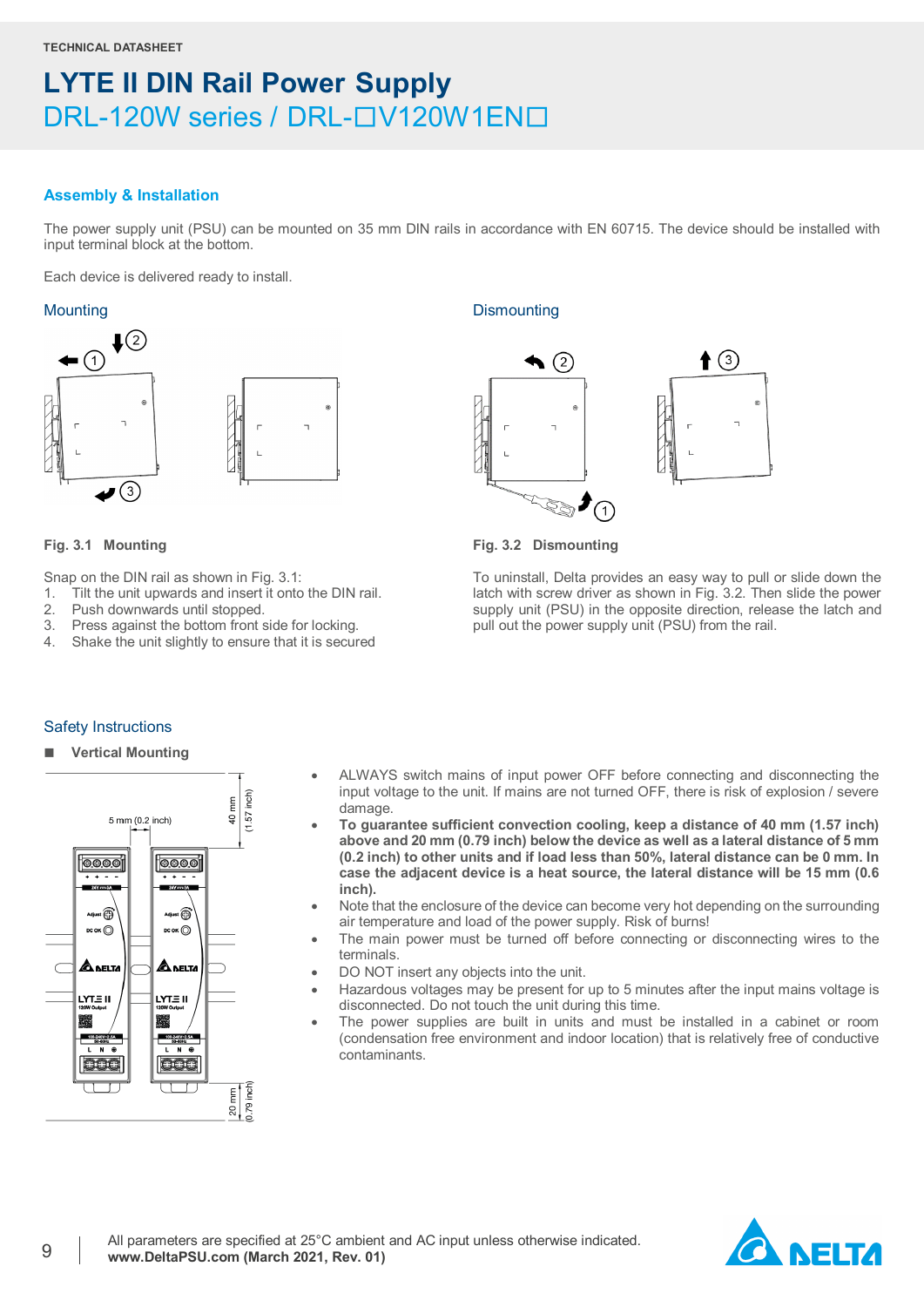#### **Functions**

**Graph illustrating the Start-up Time, Rise Time, and Hold-up Time**

![](_page_9_Figure_4.jpeg)

### Start-up Time

The time required for the output voltage to reach 90% of its final steady state set value, after the input voltage is applied.

### Rise Time

The time required for the output voltage to change from 10% to 90% of its final steady state set value.

### Hold-up Time

Time between the collapse of the AC input voltage, and the output falling to 95% of its steady state set value.

#### Inrush Current

Inrush current is the peak, instantaneous, input current measured and, occurs when the input voltage is first applied. For AC input voltages, the maximum peak value of inrush current will occur during the first half cycle of the applied AC voltage. This peak value decreases exponentially during subsequent cycles of AC voltage.

![](_page_9_Figure_13.jpeg)

#### Dynamic Response

The power supply output voltage will remains within ±10% of its steady state value, when subjected to a dynamic load from 10% to 100% of its rated current.

![](_page_9_Figure_16.jpeg)

![](_page_9_Picture_17.jpeg)